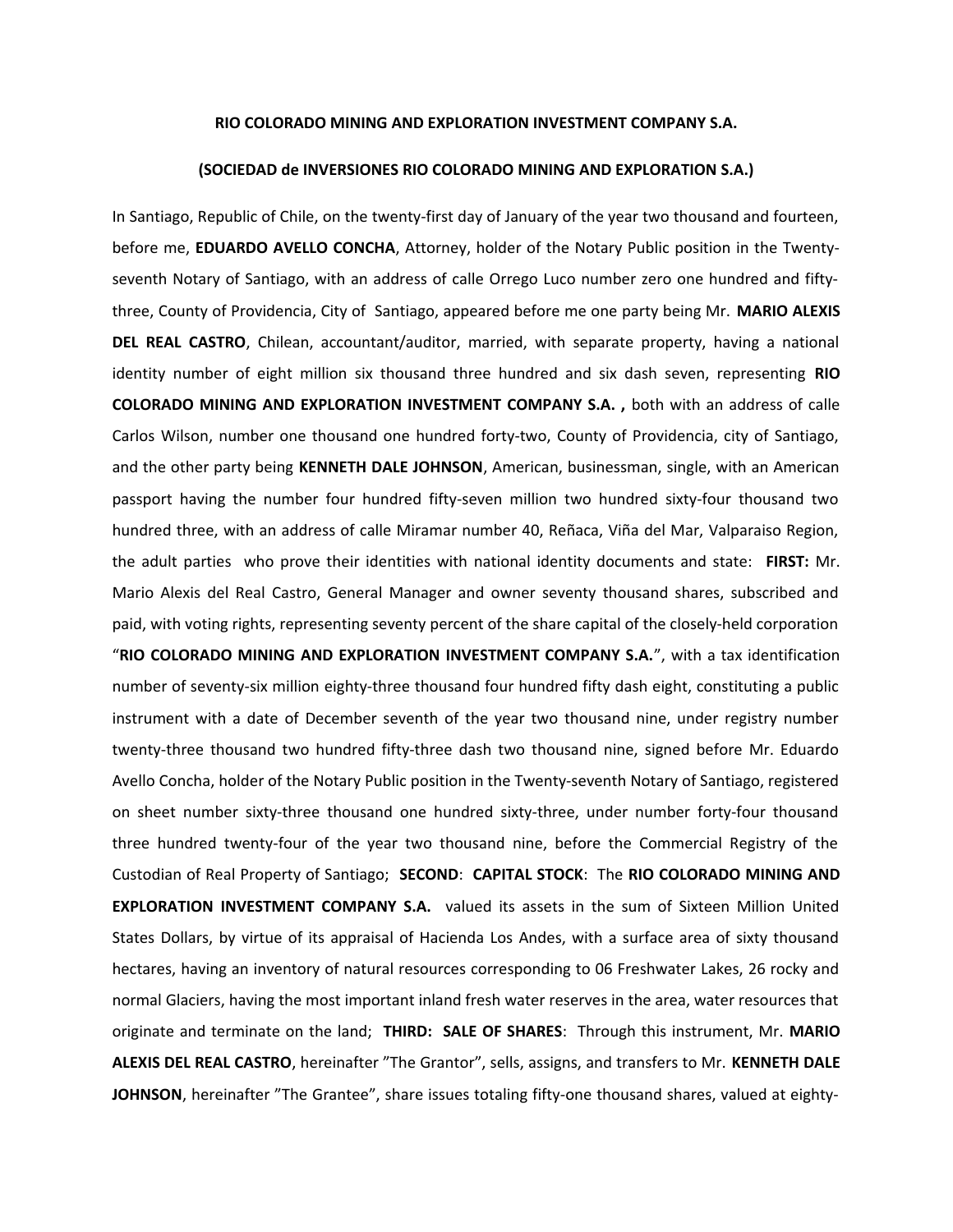five thousand nine hundred twenty pesos per share, who accepts, purchases and acquires for himself, bearing in mind that they will remain under the name of the grantee for a term of 30 days, for the purpose of being endorsed to the company, that will be formed as of this date with the purpose of transferring or investing as capital or assets; **FOURTH**: **TRANSFER PRICE OF CAPITAL STOCK**: The price of the shares being sold in this contract are sold, assigned, and transferred amounts to **\$ 4.381.920.000\*\*\*\*\*\*\*\*\*\*, FOUR THOUSAND THREE HUNDRED EIGHTY-ONE MILLION NINE HUNDRED TWENTY THOUSAND PESOS** corresponding to fifty-one thousand shares, an amount which the grantee will pay as follows: **a)** With the sum of **TWENTY-FIVE MILLION PESOS**, in cash, the grantor confirms having received to his complete satisfaction herein; **b)** With the sum of **EIGHTY MILLION TWO HUNDRED FIFTY THOUSAND PESOS**, cashier's check  $N^{\circ}$  \_ \_ \_ \_ \_ \_ \_ \_ , issued by \_ \_ \_ \_ \_ \_ \_ \_ \_ Bank payable to the grantor, who confirms having received to his complete satisfaction herein, to be cashed on day 10 of February of the year 2014; **c)** With the sum of **EIGHTY MILLION TWO HUNDRED FIFTY THOUSAND PESOS**, cashier's check  $N^{\circ}$  \_ \_ \_ \_ \_ \_ \_ \_ , issued by \_ \_ \_ \_ \_ \_ \_ \_ \_ \_ Bank payable to the grantor, who confirms having received to his complete satisfaction herein, to be cashed on day 10 of March of the year 2014; **d)** The outstanding balance of **\$4.196.420.000\*\*\*\*\*\*\*, FOUR THOUSAND ONE HUNDRED NINETY-SIX MILLION FOUR HUNDRED TWENTY THOUSAND PESOS**, is to be paid as follows; **d1)** Twenty-four open checks payable to Mr. Mario A. Del Real Castro, with Notary instructions so that they be paid as of the  $10<sup>th</sup>$  of April of the year 2014, to the checking account number  $---------$  of  $---------$ Bank, all with a due date on the 10<sup>th</sup> day of each month with the last document to be paid on the 10<sup>th</sup> day of March of the year 2016. **d2**) Each check is to be paid without compound or simple interest, in the sole sum of **\$174.850.833\*\*\*\*\*\*\*\***, **ONE HUNDRED SEVENTY FOUR MILLION EIGHT HUNDRED FIFTY THOUSAND EIGHT HUNDRED THIRTY-THREE PESOS** each one, beginning on the  $10^{th}$  of April of the year 2014 to the  $10^{th}$  of the year 2016, consecutively, leaving evidence as specified in the notary instruments, the checking account number, check number, bank and amount paid; **d3)** In case of non-payment by the grantee, of the balance of the previously agreed to and stipulated amount in the letter, d) , it will be noted that a three-month delay in servicing the debt, without a written justification and in the event of complete suspension of payments or debt service, this present instrument for the transfer of shares will be annulled before the registry of shareholders, the board of directors of the company will be made aware at a special shareholders' meeting, with the intent of having the shares of this transfer remain under custody and that this be resolved through an agreement by the parties considering interest and operational expenses, on the closing date of this transaction that will be paid entirely by the grantee.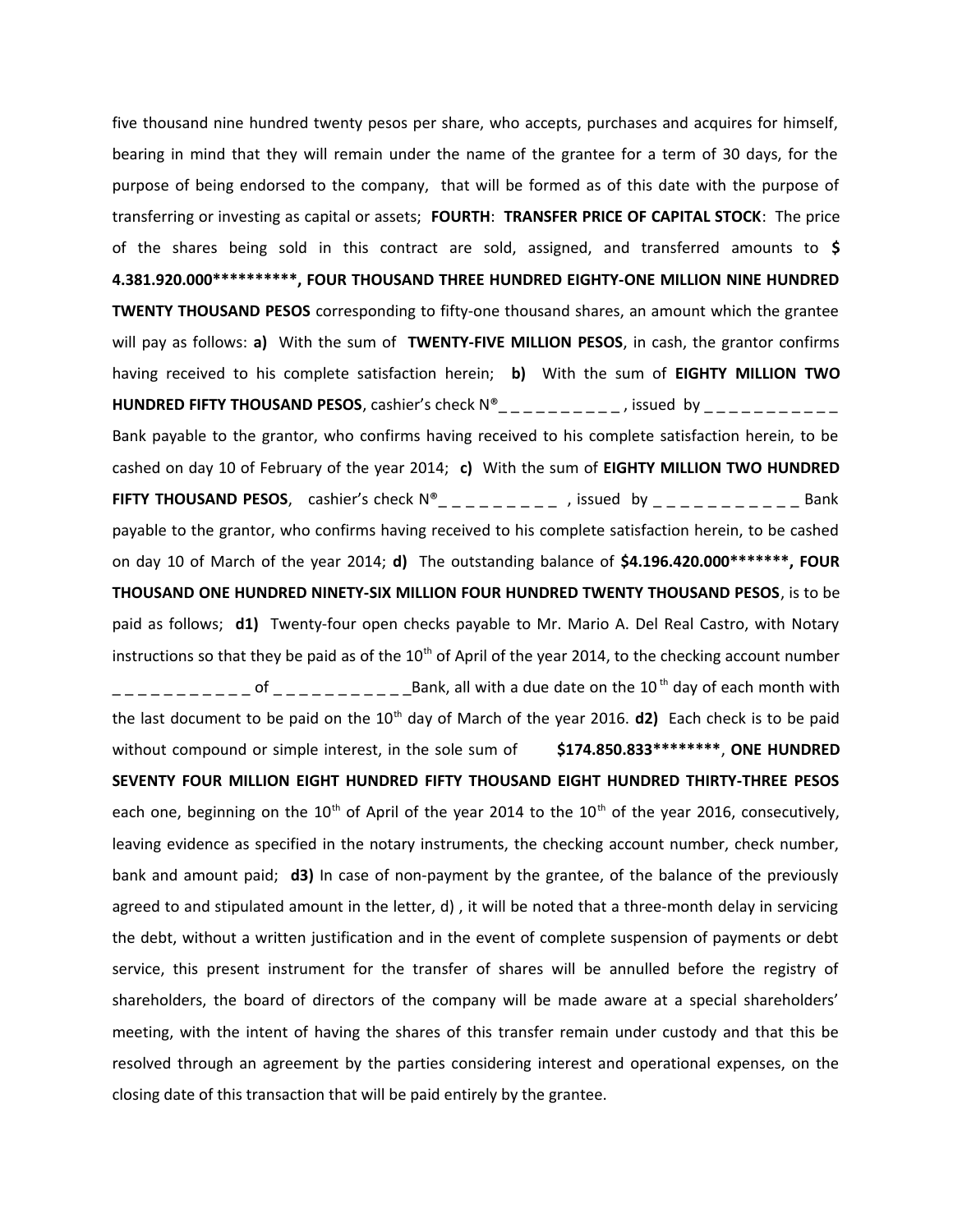**Fines**: In the event of non-compliance with the servicing of the debt, without prior written notification to the grantor, of 10 business days, the grantee shall pay a fine of Ten Thousand US Dollars or its equivalent in local currency, for each event or agreed to payment by the parties; **FIFTH: GRANTEE'S STATEMENT**: The grantee states that he understands and accepts the regulations of the **RIO COLORADO MINING AND EXPLORATION INVESTMENT COMPANY S.A.** as mentioned in the company's constitution, and likewise accepts the agreements adopted in the Regular or Special Shareholder company Meetings and Board of Directors meetings; **SIXTH** : By complying with that agreed to in letters a,b,c,d, d1, d2, as stipulated in the fourth clause of this instrument, this sale, assignment and transfer of share issues will be recorded in the shareholders' registry in the name of **KENNETH DALE JOHNSON**, who accepts the sale for himself, of fifty thousand shares of RIO COLORADO MINING AND EXPLORATION INVESTMENT COMPANY S.A.

After reading the instrument the appearing parties have signed. A copy is included. I attest.

[a signature appears and to the right of it is an image of a fingerprint]

MARIO ALEXIS DEL REAL CASTRO

[a signature appears and to the right of it is an image of a fingerprint]

KENNETH DALE JOHNSON